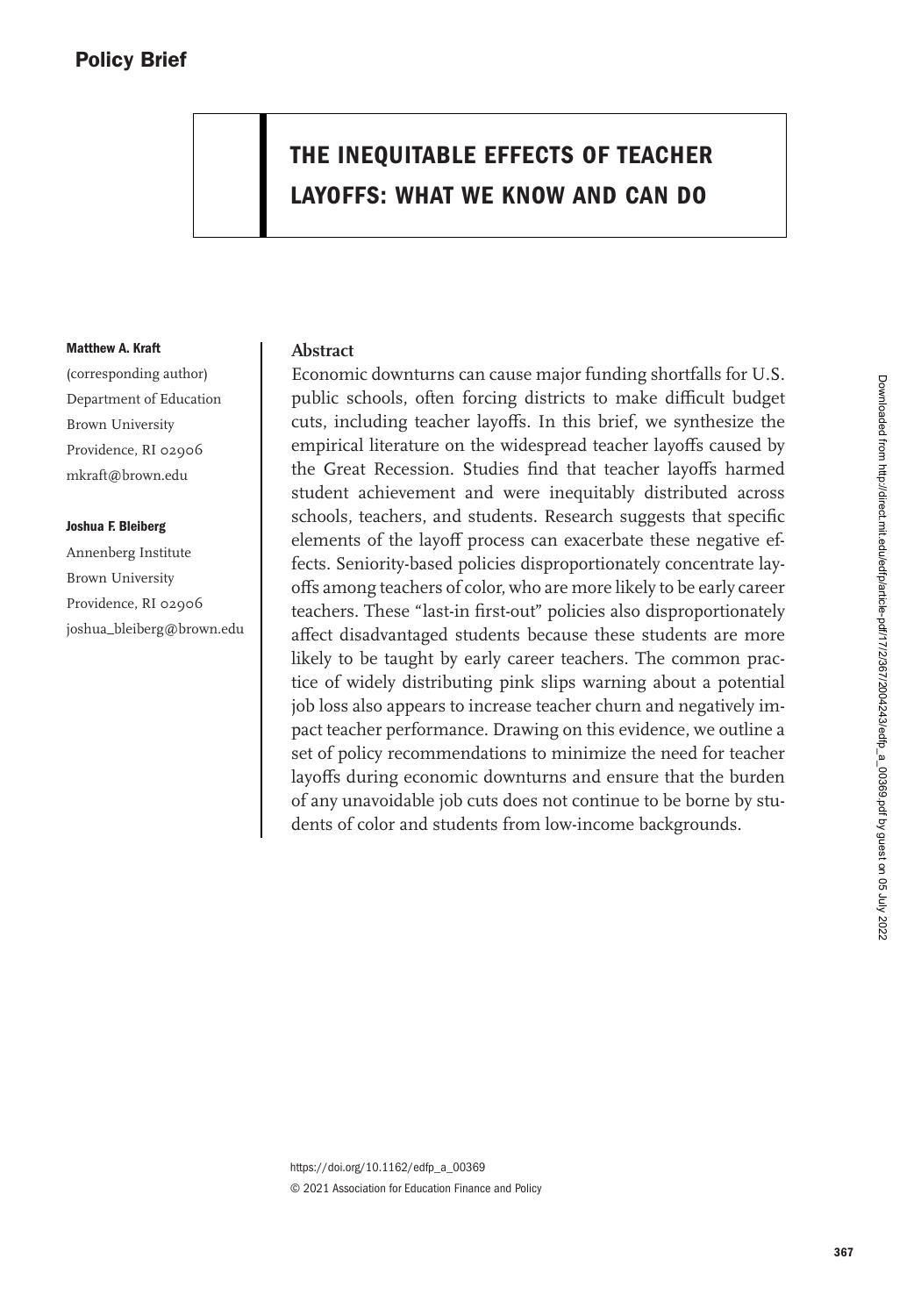# **INTRODUCTION**

Economic booms and busts are an unavoidable feature of the U.S. economy. When recessions occur, the consequences for public school funding can be devastating. Spending on K–12 education makes up approximately one fourth of states' total budgets, with states providing, on average, 47 cents per dollar of total K–12 funding (Urban Instiute [2021\)](#page-10-0). Budget shortfalls invariably force districts to make difficult decisions about the necessity of teacher layoffs, given that instructional salaries and benefits constitute over 60 percent of total operational expenditures (Jackson, Wigger, and Xiong [2021\)](#page-9-0).

Most recently, the immediate economic fallout from the COVID-19 pandemic led school districts to lay off over 445,000 employees in a single month, with early job losses largely concentrated among specialized instructional support personnel and service workers (Gould [2020\)](#page-9-1). Most districts were able to avoid what analysts projected to be large-scale teacher layoffs (McNichol and Leachman [2020\)](#page-9-2) thanks to unexpectedly strong state tax receipts and the influx of unprecedented federal aid from the Coronavirus Aid, Relief, and Economic Security (CARES) Act and the American Rescue Plan (ARP) Act. However, teacher layoff policy remains as salient as ever given the budget shortfalls that some districts still face today due to declining enrollment (Anderson [2021\)](#page-7-0), the coming funding cliff when federal aid is exhausted, and the ever-present prospect of future economic downturns.

In this brief, we synthesize the empirical literature on teacher layoffs, with particular attention to the consequences of layoffs for educational equity. We then outline policy recommendations for minimizing layoffs and ensuring the burden of any unavoidable job cuts is not born disproportionately by students of color and students from lowincome backgrounds.

# **LESSONS FROM THE GREAT RECESSION**

The Great Recession and its consequences for K–12 education provide a sobering case study about the repercussions of teacher layoffs. The K–12 public education system lost nearly 350,000 jobs between 2008 and 2012, including over 120,000 elementary and secondary teachers (Evans, Schwab, and Wagner [2019;](#page-8-0) Griffith [2020\)](#page-9-3). Several studies now show that the education funding cuts caused by the Great Recession harmed student achievement and increased educational inequality. Jackson, Wigger, and Xiong [\(2021\)](#page-9-0) leverage differences in states' historical reliance on state-level funding to estimate the causal effect of recessionary funding cuts. They find that for every \$1,000 decrease in per-pupil spending induced by the Great Recession, student achievement declined by 0.04 standard deviation (SD) and college-going rates fell by 1.2 percentage points. These negative effects were larger for black students, increasing the black–white test score gap by 0.06 SD per every \$1,000 decrease. Shores and Steinberg [\(2019\)](#page-10-1) exploit differences in the exposure and intensity of recessionary cuts and also find a clear relationship between larger cuts and decreased achievement. Their analyses illustrate that more severe spending cuts caused by the Great Recession decreased math scores 0.06 SD more among districts with high concentrations of black students and 0.08 SD more among high-poverty districts compared with districts that served more white and affluent student populations (4th versus 1st quartiles).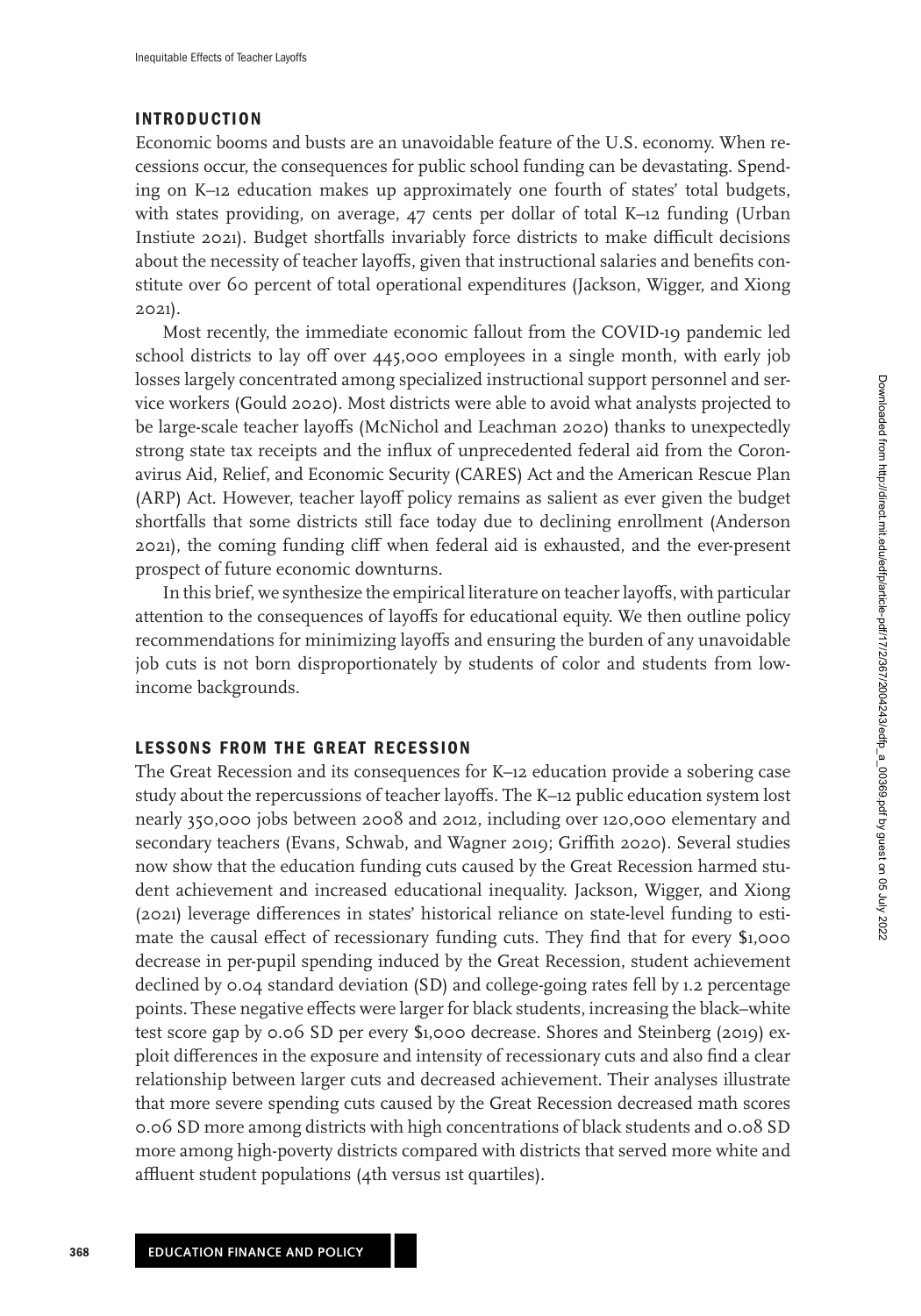Although it is difficult to isolate the degree to which layoffs directly contributed to recession-induced declines in achievement, there are strong reasons to suspect that they played at least some role. Jackson, Wigger, and Xiong [\(2021\)](#page-9-0) find that for every dollar in spending cuts during the Great Recession, districts reduced instructional spending (i.e., teacher salaries and benefits) by \$0.45, on average. Substantial declines in instructional expenditures are nearly impossible without reductions-in-force (RIFs). Prior studies have also shown how teacher turnover across schools and churn within schools, both consequences of layoffs, negatively affect student achievement (Ronfeldt, Loeb, and Wyckoff [2013;](#page-10-2) Atteberry, Loeb, and Wyckoff [2017\)](#page-7-1). Layoffs can also result in class size increases, which have negative consequences for student achievement (Rivkin, Hanushek, and Kain [2005;](#page-9-4) Cho, Glewwe, and Whitler [2012\)](#page-7-2). Districts often concentrate teacher layoffs among specialists such as those that teach the arts. Several randomized controlled trials suggest that cuts to arts education would erode the important role the arts play in promoting students' social-emotional and critical thinking skills (Bowen, Greene, and Kisida [2014;](#page-7-3) Kisida, Bowen, and Greene [2016;](#page-9-5) Greene et al. [2018;](#page-9-6) Bowen and Kisida [2019\)](#page-7-4).

Research has further demonstrated how the layoff process itself has detrimental effects on teachers and students. State statutes and local collective bargaining agreements often require districts to notify in early spring any teacher who may be laid off. The uncertainty of the budgeting process leads districts to send three to six times as many teachers a "pink slip" (notice of potential dismissal) than is typically necessary. Goldhaber, Strunk, and their colleagues draw on data from the Los Angeles Unified School District and Washington state to show that RIF notices, most of which do not result in an actual layoff, can increase teacher mobility across schools and lower teacher performance (Goldhaber et al. [2016;](#page-8-1) Strunk et al. [2018\)](#page-10-3). The authors argue that the threat of job loss induced substantial workplace stress, decreasing job commitment and shifting teachers' time toward alternative job searches.

# **SENIORITY-BASED LAYOFFS**

At the time of the Great Recession, the vast majority of districts used seniority as the sole determinant of teacher layoffs, often within certification area (Cohen [2010\)](#page-8-2). District-wide "last-in first-out" (LIFO) policies provide a simple, objective, and transparent approach for conducting layoffs. At the same time, seniority-based layoffs exacerbate the negative consequences of the layoff process through multiple channels. First, LIFO layoffs during the Great Recession resulted in substantial teacher churn as early career teachers were laid off, even if their positions were not eliminated, causing the district to reshuffle teachers across schools (Goldhaber et al. [2016\)](#page-8-1). Second, seniority-based layoffs increase the total number of layoffs (Roza [2009\)](#page-10-4). Kraft's [\(2015\)](#page-9-7) analyses of discretionary layoffs in Charlotte-Mecklenburg Schools (CMS) show how the more holistic layoff process used by CMS, which considered multiple criteria (such as performance evaluations, license status, and experience), resulted in fewer total teacher layoffs because it removed some more experienced, higher-paid teachers.

A third negative consequence of the LIFO layoff process is that it can result in the removal of some high-performing early career teachers. Although teachers improve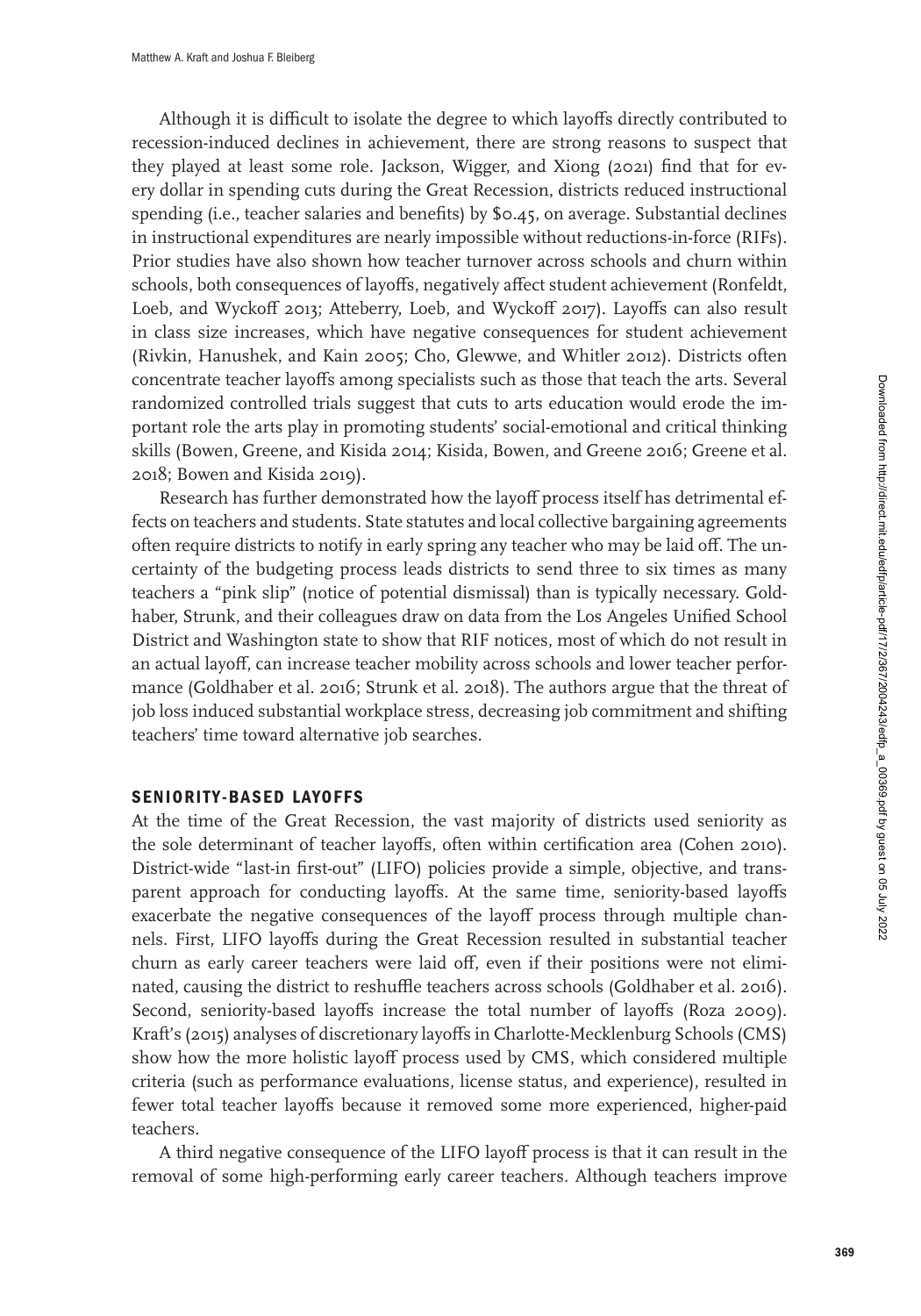| <b>Teacher Race/Ethnicity</b> | <b>All Teachers</b> | <b>Experienced Teachers</b> | <b>Early Career Teachers</b> |
|-------------------------------|---------------------|-----------------------------|------------------------------|
| White                         | 80.1%               | 80.8%                       | 74.3%                        |
| <b>Black</b>                  | 6.7%                | 6.5%                        | 8.3%                         |
| Hispanic                      | 8.5%                | 8.2%                        | 11.1%                        |
| Asian                         | 2.3%                | 2.2%                        | 2.3%                         |
| Hawaiian/Pacific Islander     | 0.2%                | 0.2%                        | 0.3%                         |
| Native American/Alaskan       | 0.4%                | 0.4%                        | 0.6%                         |
| Multiple race/ethnicities     | 1.8%                | 1.6%                        | 3.1%                         |

<span id="page-3-0"></span>Table 1. Racial Composition of U.S. K—12 Public School Teachers by Career Status

Note: Early career teachers have three or fewer years of experience and experienced teachers have four or more years of experience.

Source: [National Teacher and Principal Survey 2015—16 \(https://nces](https://nces.ed.gov/pubsearch/pubsinfo.asp?pubid=2017156).ed.gov/pubsearch/ pubsinfo.asp?pubid=2017156).

with experience, on average (Papay and Kraft [2015\)](#page-9-8), there still exists considerable variation in performance among teachers with the same level of seniority (Gordon, Kane, and Staiger [2006\)](#page-8-3). Not surprisingly, several simulations document that fewer than one in five teachers targeted for layoffs under district-wide inverse-seniority policies would also be laid off under a performance-based policy (Boyd et al. [2011;](#page-7-5) Goldhaber and Theobald [2013\)](#page-8-4). Analyzing actual teacher layoffs in CMS, Kraft [\(2015\)](#page-9-7) shows that laying off an effective teacher lowered student achievement by 0.05 to 0.11 SD more than laying off an ineffective teacher. Further evidence from Washington, DC, public schools finds large gains in achievement (0.14 to 0.21 SD) due to turnover by low-performing teachers, coupled with negative effects of turnover among high-performing teachers. Together, these studies point to the importance of considering teacher effectiveness in layoff decisions (Adnot et al. [2017\)](#page-7-6).

Finally, LIFO policies can undercut efforts by districts to improve teacher recruitment and selection and to diversify the teacher workforce. Seniority-based layoffs result in proportionally larger concentrations of layoffs among teachers of color because they are more likely to be early career teachers relative to white teachers. We illustrate this point using nationally representative data on the U.S. K–12 public teacher workforce from the 2015–16 National Teacher and Principal Survey. As shown in table [1,](#page-3-0) black teachers constitute 6.5 percent of the experienced teacher workforce (4 years or more) but 8.3 percent of early career teachers (3 years or less). Similarly, Hispanic teachers constitute 8.2 percent of the experienced teacher workforce, but 11.1 percent of early career teachers. In contrast, white teachers make up a larger share of experienced teachers compared with early career teachers (80.8 percent versus 74.3 percent). Comparing the proportion of teachers of a given race who are early-career teachers also illustrates that teachers of color are more likely to be in the early phase of their career. Using the same data, we find that 7.2 percent of all Hispanic teachers and 7.0 percent of black teachers are early career, while only 4.9 percent of white teachers are early career. The disproportionate concentration of layoffs among teachers of color under LIFO is particularly concerning given mounting evidence of the large and lasting benefits students of color experience as a result of being taught by a teacher with a common racial background (Gershenson, Hansen, and Lindsay [2021\)](#page-8-5).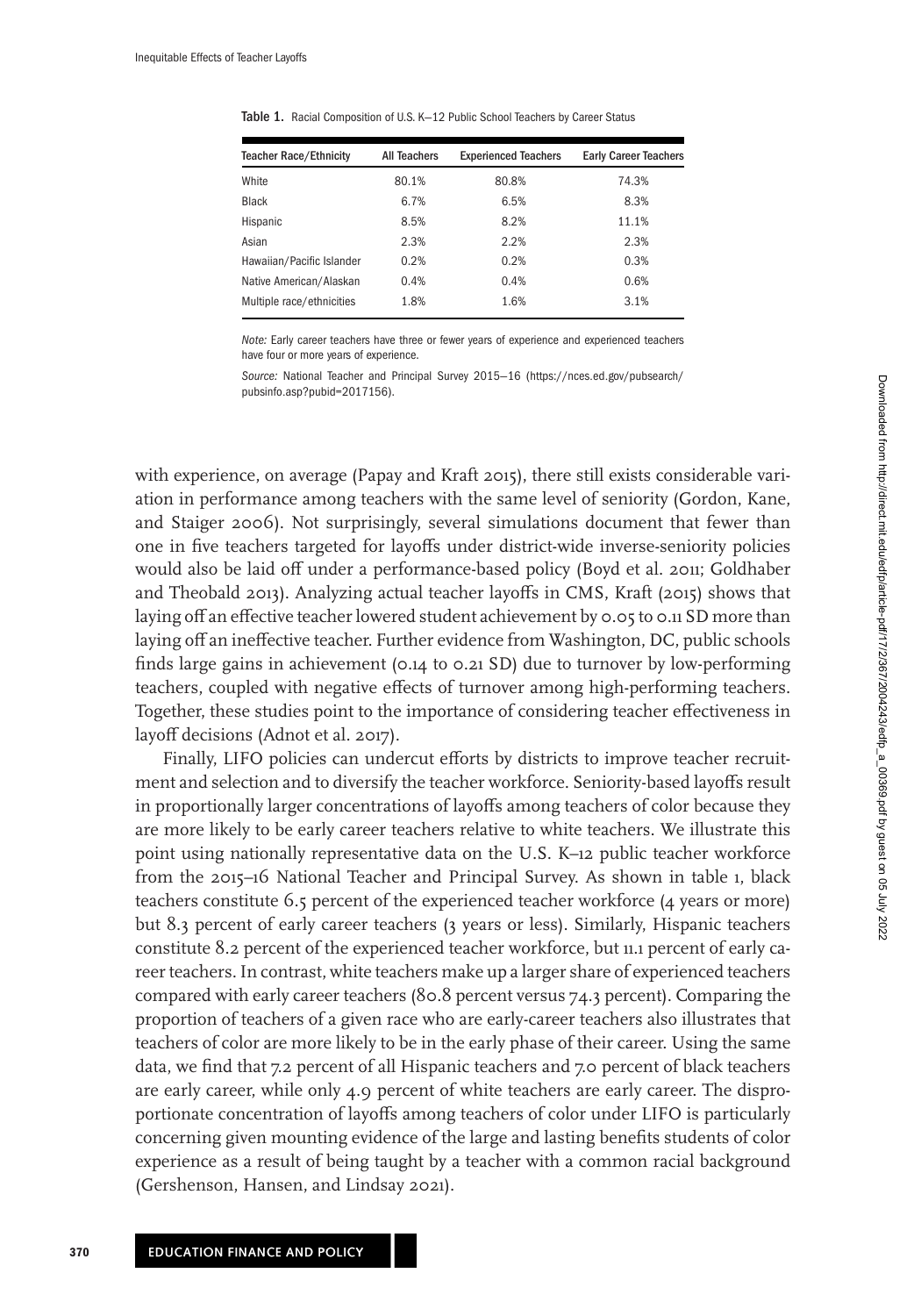| <b>Student Race/Ethnicity</b> | <b>Early Career Teachers</b> |  |
|-------------------------------|------------------------------|--|
| Overall                       | 13.0%                        |  |
| White                         | 12.1%                        |  |
| <b>Black</b>                  | 16.4%                        |  |
| Hispanic                      | 18.0%                        |  |
| FRPL eligible                 | 14.9%                        |  |
| FRPL ineligible               | 11.4%                        |  |

<span id="page-4-0"></span>Table 2. Percent of U.S. Eighth-Grade Students Taught by Early Career Teachers in English Language Arts

Note: Early career teachers have two or fewer years of experience. FRPL = free or reduced-price lunch. Students attend traditional and charter public schools.

Source: 2017 National Assessment of Educational Progress restricted-use files for eighth-grade reading.

# **DISPROPORTIONATE EXPOSURE TO TEACHER LAYOFFS**

Research shows that students of color and students from low-income backgrounds are more likely than their white and more affluent peers to lose teachers due to layoffs. This pattern holds true across districts because: (1) districts that disproportionately serve vulnerable students rely most on state aid, and (2) state revenues from sales and income taxes are more sensitive to economic downturns than local revenues from property taxes (Baker, Sciarra, and Farrie [2014;](#page-7-7) Evans, Schwab, and Wagner [2019\)](#page-8-0). The result is that districts in less affluent communities must contend with comparatively larger budget cuts and resulting layoffs (Knight [2017\)](#page-9-9).

This differential exposure to layoffs is also a pattern that holds within districts, particularly those that implement district-wide, seniority-based layoffs (Goldhaber and Theobald [2013\)](#page-8-4). For example, in the first two years of the Great Recession, black and Hispanic elementary students in Los Angeles Unified School District had 72 percent and 25 percent greater odds, respectively, of having their teacher laid off compared with their white peers (Knight and Strunk [2016\)](#page-9-10). The intuition for this is straightforward. Schools that serve students of color and students from low-income backgrounds are, on average, staffed by less-experienced teachers (Clotfelter et al. [2006;](#page-7-8) Peske and Haycock [2006;](#page-9-11) Goldhaber, Quince, and Theobald [2018\)](#page-8-6). This pattern of differential exposure to early career teachers is clearly evident in table [2.](#page-4-0) Among a nationally representative sample of eighth-grade students who took the 2017 National Assessment of Educational Progress, 16.4 percent of black students and 18.0 percent of Hispanic students were taught English language arts by early career teachers (two years or less) compared with only 12.1 percent of white students. Similarly, 14.9 percent of students from low-income backgrounds had early career English language arts teachers compared with 11.4 percent of their more affluent peers.

The unequal distribution of experienced teachers across schools is due to higher rates of turnover in high-poverty schools serving students of color (Simon and Johnson [2015\)](#page-10-5) as well as within-district transfer policies and patterns. Many collective bargaining agreements provide tenured teachers rights or advantages during the internal transfer process for securing open positions at other schools (Levin, Mulhern, and Schunck [2005\)](#page-9-12). This further enables a pattern where experienced teachers systematically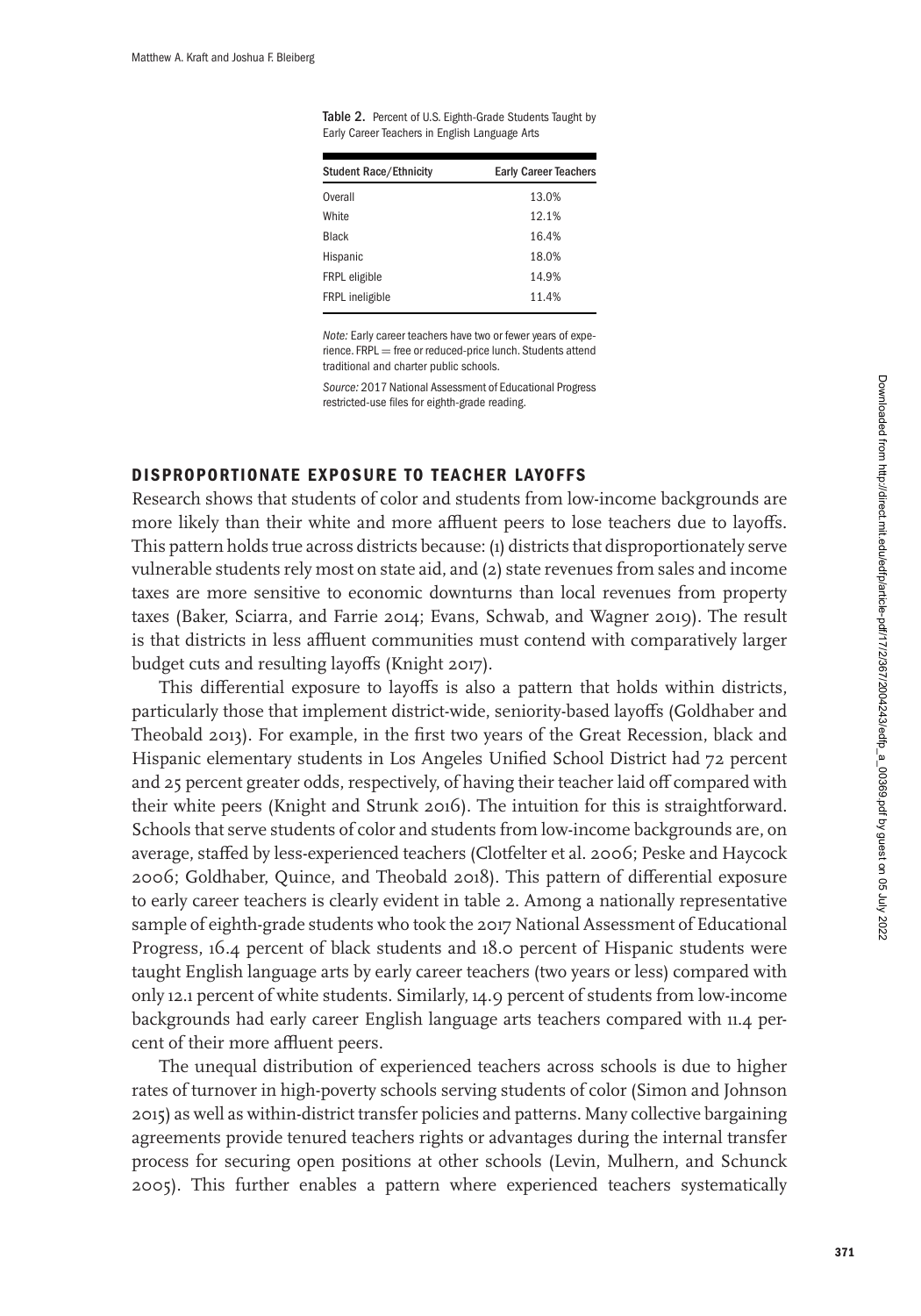transfer away from schools with unsupportive working conditions, which also tend to serve low-income students and students of color, to supportive schools often serving more affluent, white students (Boyd et al. [2011;](#page-7-5) Johnson, Kraft, and Papay [2012;](#page-9-13) Anzia and Moe [2014\)](#page-7-9). One consequence of these sorting patterns is that LIFO layoff policies end up removing less-experienced teachers, sometimes en masse, from a small handful of schools. Further compounding these inequities, high-poverty districts that serve more students of color are more likely to have seniority-based layoff policies (Ingle, Willis, and Herd [2017\)](#page-9-14).

# **THE PATH FORWARD**

The Great Recession had profound and lasting negative consequences for K–12 public education borne most by students of color and low-income students. K–12 employment was only just approaching pre-recession levels after ten years of economic growth. The Great Recession caused the largest labor force decline in the history of U.S. public schools until the COVID-19 pandemic. Although the immediate future looks brighter than many analysts predicted at the onset of the COVID-19 pandemic, the long-term prospects of potential teacher layoffs remain. Below, we present a set of policy recommendations to minimize the need for layoffs and their disproportional impact on vulnerable students.

## **Federal Level**

## Create a Federal Stabilization Fund for Districts

Given the negative consequences of teacher layoffs for both student achievement and the economy as a whole, the federal government should create an education stabilization fund to help states and districts minimize cuts during economic downturns (Council of the Great City Schools [2020;](#page-8-7) Baker and Di Carlo [2020;](#page-7-10) Gordon and Reber [2020\)](#page-8-8). These stabilization funds should be allocated with appropriate local discretion over how best to target funds toward core personnel and operating expenses rather than overly specific prescriptions.

## Require States to Collect Data on Teacher Layoffs

Policy makers lack detailed information about the scale and distribution of teacher layoffs. The federal government should require states to collect and provide detailed data on the gender, race/ethnicity, grade-level, subject, and school characteristics of teachers who receive pink slips and are ultimately laid off. Such data are critical for understanding whether groups of schools, teachers, or students are disproportionately affected in the layoff process either because of LIFO policies or potential discriminatory practices under a more flexible approach.

#### **State Level**

#### Adopt a Maintenance-of-Equity Approach for Budget Cuts

Given the larger reliance on state funding among high-poverty districts, across-theboard cuts to state education funding can further exacerbate existing funding gaps (Corcoran and Evans [2012;](#page-8-9) de Brey et al. [2019\)](#page-8-10). Any unavoidable reductions in state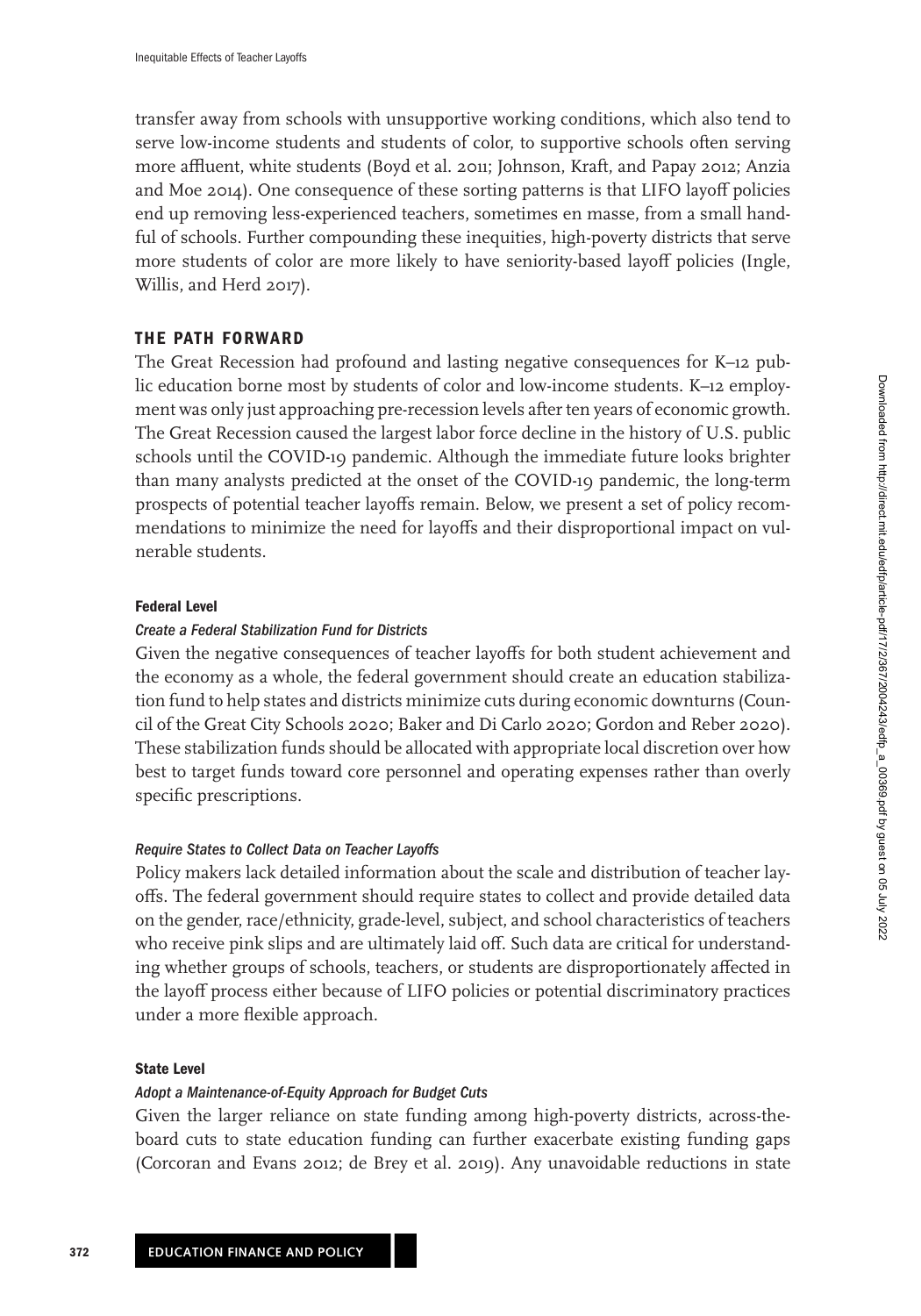aid should be targeted toward more regressive state funding programs and distributed in a way to maintain more equitable total funding levels across districts.

# Move Away from Seniority-Based Layoff Policies

LIFO layoff policies are inequitable, lead to more total job losses, and undercut efforts to recruit talented and diverse teachers. Since the Great Recession, twenty states have enacted legislation that significantly restricts the use of seniority as the primary factor in determining teacher layoffs (Dabbs [2020\)](#page-8-11). All states should pass laws barring districts from using seniority as the sole criteria for layoffs, while also ensuring protections for teachers from discriminatory employment practices that often disproportionately affect female teachers (Biasi and Sarsons [2020\)](#page-7-11) and teachers of color (D'amico et al. [2017;](#page-8-12) Drake, Auletto, and Cowen [2019\)](#page-8-13).

## **District Level**

# Explore Alternative Ways to Reduce Personnel Expenditures

Districts can reduce the need for layoffs through early retirement incentives and collective action, such as wage freezes, temporary wage reductions, and furloughs (during noninstructional days) for all employees, including district leadership. These approaches are not without their own negative consequences but should be on the table if core classroom teaching positions are at risk.

# Communicate Early and Avoid Unnecessary Pink Slips

Districts should work to reduce uncertainty about the threat of layoffs by engaging in early and transparent communication about the scope and process of potential layoffs. Every effort should be taken to accelerate the budgeting process to avoid distributing more pink slips than is absolutely necessary.

# Use Existing Flexibilities to Conduct Holistic Layoffs

Districts have more flexibility now than ever to avoid concentrating layoffs in schools that predominantly serve students of color and students from low-income backgrounds. Only 30 percent of the largest districts in the country continue to use seniority as the primary criterion to inform the layoff process (Saenz-Armstrong [2020\)](#page-10-6). These districts should continue to work with teacher unions to develop more holistic layoff procedures that both protect teachers' rights from unfair labor practices and provide flexibility to consider multiple criteria and school needs (Goldhaber and Theobald [2020\)](#page-8-14).

## Implement School-Based Rather than Districtwide Layoffs

Districts should explore and adopt layoff processes that distribute RIFs more equitably across schools, minimizing teacher churn. One such example is the school-based process used by CMS during the Great Recession. CMS allocated layoffs across schools based on enrollment projections, principals then identified position categories to be reduced and, finally, district officials selected which teacher(s) within these categories would be RIFed at a school based on multiple criteria (Kraft [2015\)](#page-9-7).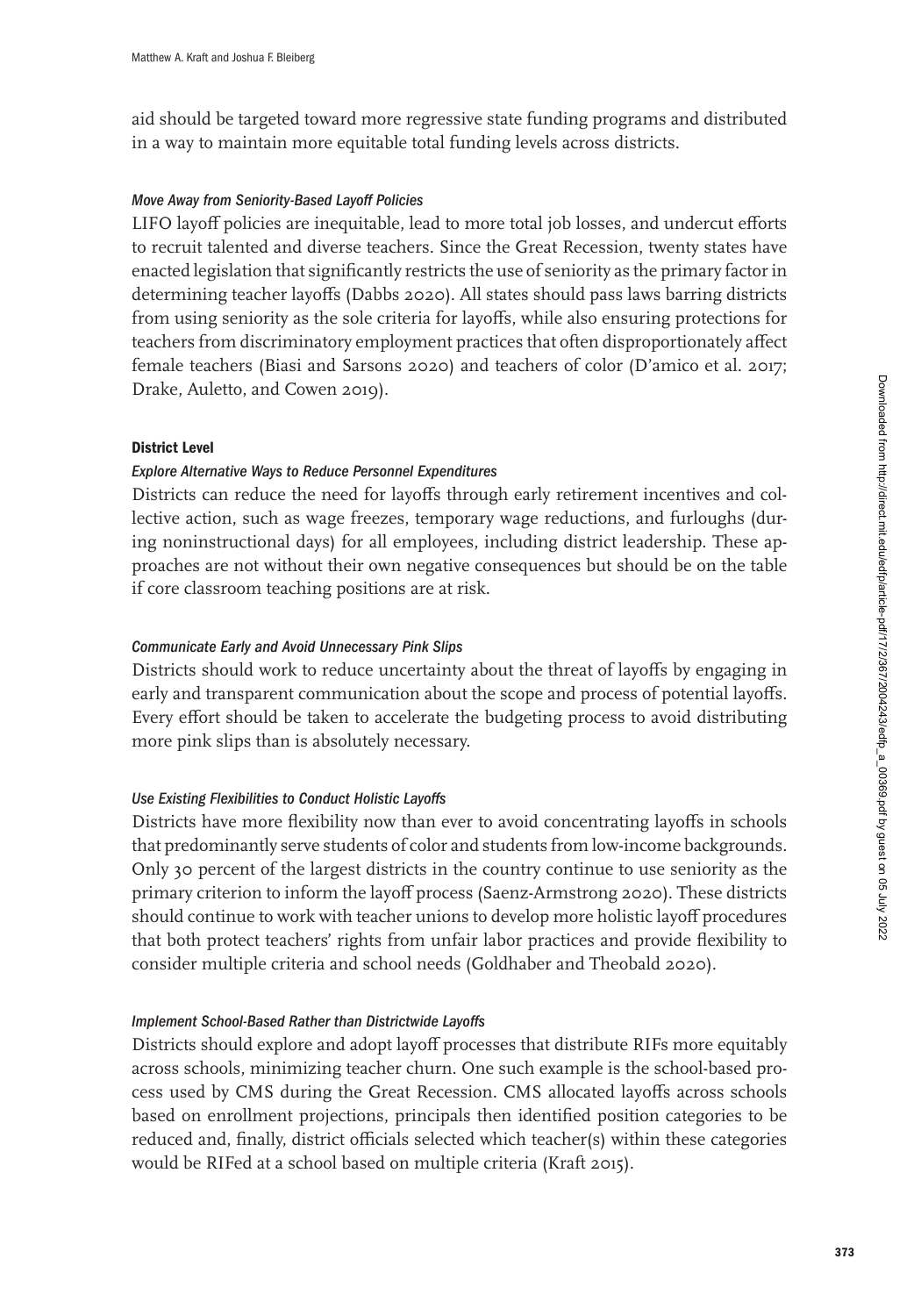# **CONCLUSION**

The burden of budget cuts and teacher layoffs need not fall disproportionately on students of color and students from low-income backgrounds. There is ample room for districts to move toward more equitable layoff practices when layoffs are unavoidable. Let's learn from the past so we do not repeat it.

## **ACKNOWLEDGMENTS**

This research was generously funded by William T. Grant Foundation award #G1098. We are grateful for the research support provided by Samuel Lynch and Anna Bogdanok, and feedback from Bruce Baker, Nora Gordon, Constance Lindsay, and Allison Socol and her colleagues at The Education Trust.

## **REFERENCES**

<span id="page-7-6"></span>Adnot, Melinda, Thomas Dee, Veronica Katz, and James Wyckoff. 2017. Teacher turnover, teacher quality, and student achievement in DCPS. *Educational Evaluation and Policy Analysis* 39(1): 54– 76. 10.[3102/0162373716663646](https://doi.org/10.3102/0162373716663646)

<span id="page-7-0"></span>Anderson, Laura. 2021. *District budget decisions & labor implications*. Available https:// edunomicslab.[org/district-budget-decisions-labor-implications/. Accessed 24 November 2021.](https://edunomicslab.org/district-budget-decisions-labor-implications/)

<span id="page-7-9"></span>Anzia, Sarah F., and Terry M. Moe. 2014. Collective bargaining, transfer rights, and disadvantaged schools. *Educational Evaluation and Policy Analysis* 36(1): 83–111. 10.[3102/0162373713500524](https://doi.org/10.3102/0162373713500524)

<span id="page-7-1"></span>Atteberry, Allison, Susanna Loeb, and James Wyckoff. 2017. Teacher churning: Reassignment rates and implications for student achievement. *Educational Evaluation and Policy Analysis* 39(1): 3–30. 10.[3102/0162373716659929](https://doi.org/10.3102/0162373716659929)

<span id="page-7-10"></span>Baker, Bruce D., and Matthew Di Carlo. 2020. The coronavirus pandemic and K-12 education funding. Washington, DC: Albert Shanker Institute.

<span id="page-7-7"></span>Baker, Bruce D., David G. Sciarra, and Danielle Farrie. 2014. Is school funding fair? A national report card. Newark, NJ: Education Law Center.

<span id="page-7-11"></span>Biasi, Barbara, and Heather Sarsons. 2020. Flexible wages, bargaining, and the gender gap. NBER Working Paper No. 27894.

<span id="page-7-3"></span>Bowen, Daniel H., Jay P. Greene, and Brian Kisida. 2014. Learning to think critically: A visual art experiment. *Educational Researcher* 43(1): 37–44. 10.[3102/0013189X13512675](https://doi.org/10.3102/0013189X13512675)

<span id="page-7-4"></span>Bowen, Daniel H., and Brian Kisida. 2019. Investigating causal effects of arts education experiences: Experimental evidence from Houston's Arts Access Initiative. *Houston Education Research Consortium* 7(4): 1–28.

<span id="page-7-5"></span>Boyd, Don, Hamp Lankford, Susanna Loeb, Matthew Ronfeldt, and Jim Wyckoff. 2011. The role of teacher quality in retention and hiring: Using applications to transfer to uncover preferences of teachers and schools. *[Journal of Policy Analysis and Management](https://doi.org/10.1002/pam.20545)* 30(1): 88–110. 10.1002/pam .20545

<span id="page-7-2"></span>Cho, Hyunkuk, Paul Glewwe, and Melissa Whitler. 2012. Do reductions in class size raise students' test scores? Evidence from population variation in Minnesota's elementary schools. *Economics of Education Review* 31(3): 77–95. 10.1016/j.[econedurev](https://doi.org/10.1016/j.econedurev.2012.01.004).2012.01.004

<span id="page-7-8"></span>Clotfelter, Charles, Helen F. Ladd, Jacob Vigdor, and Justin Wheeler. 2006. High-poverty schools and the distribution of teachers and principals. *North Carolina Law Review* 85(5): 1345–1379.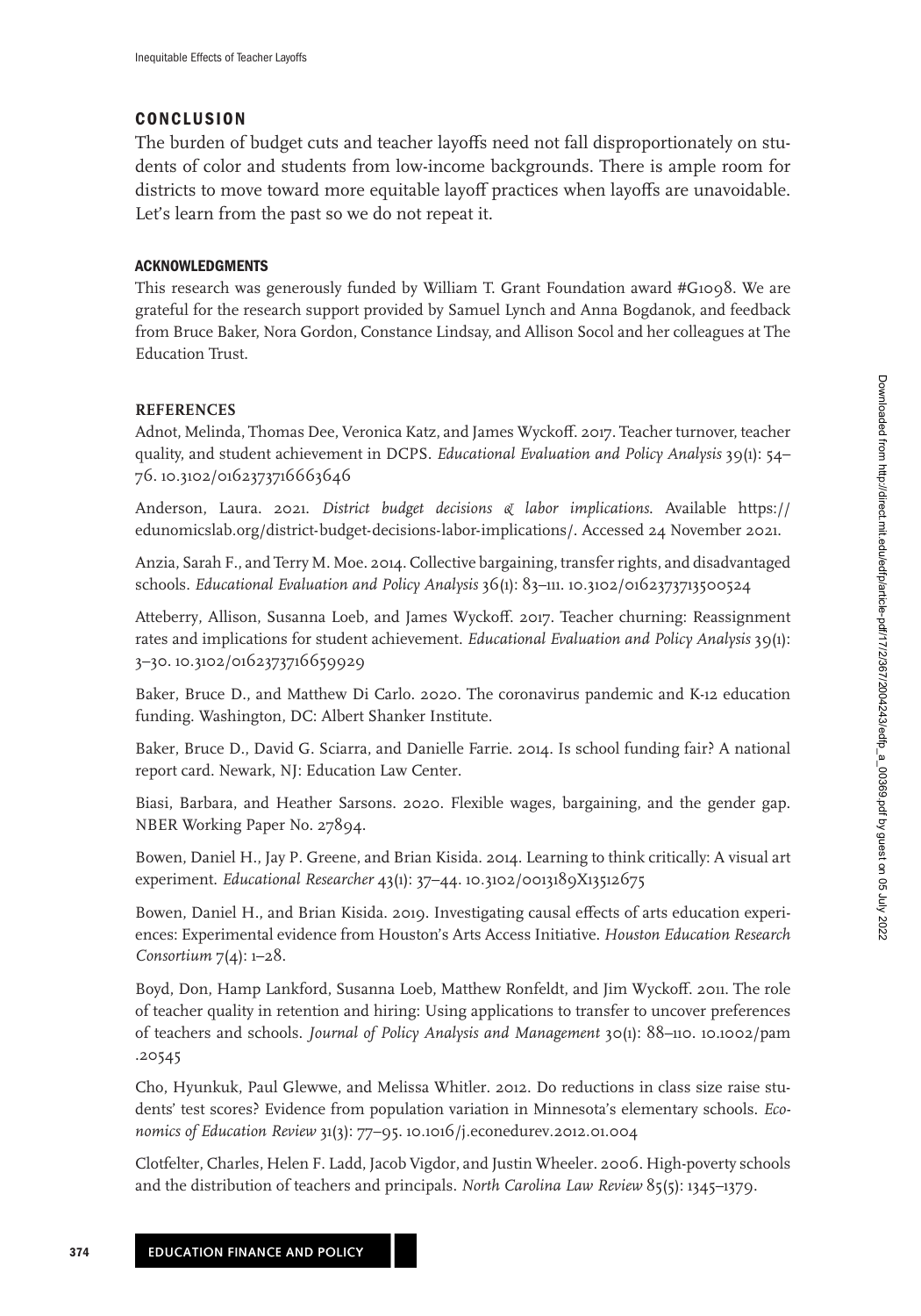<span id="page-8-2"></span>Cohen, Emily. 2010. Teacher layoffs: Rethinking "last-hired, first-fired" policies. Washington, DC: National Council on Teacher Quality.

<span id="page-8-9"></span>Corcoran, Sean P., and William N. Evans. 2012. Equity, adequacy and the evolving state role in education finance. In *Handbook of research in education finance and policy*, edited by Helen F. Ladd and Margaret E. Goertz, pp. 354–378. New York: Routledge.

<span id="page-8-7"></span>Council of the Great City Schools. 2020. *Coronavirus aid letter*. Available https://www .documentcloud.[org/documents/6884049-CGCS-Coronavirus-Aid-Letter-II](https://www.documentcloud.org/documents/6884049-CGCS-Coronavirus-Aid-Letter-II.html).html. Accessed 24 November 2021.

<span id="page-8-11"></span>Dabbs, Christine M. 2020. Restricting seniority as a factor in public school district layoffs: Analyzing the impact of state legislation on graduation rates. *Economics of Education Review* 74(1): 1–10. 10.1016/j.[econedurev](https://doi.org/10.1016/j.econedurev.2019.101926).2019.101926

<span id="page-8-12"></span>D'amico, Diana, Robert J. Pawlewicz, Penelope M. Earley, and Adam P. McGeehan. 2017. Where are all the black teachers? Discrimination in the teacher labor market. *Harvard Educational Review*  $87(1): 26 - 49.$ 

<span id="page-8-10"></span>de Brey, Cristobal, Lauren Musu, Joel McFarland, Sidney Wilkinson-Flicker, Melissa Diliberti, Anlan Zhang, Claire Branstetter, and Xiaolei Wang. 2019. *Status and trends in the education of racial and ethnic groups*. Available https://nces.ed.[gov/pubs2019/2019038](https://nces.ed.gov/pubs2019/2019038.pdf).pdf . Accessed 24 November 2021.

<span id="page-8-13"></span>Drake, Steven, Amy Auletto, and Joshua M. Cowen. 2019. Grading teachers: Race and gender differences in low evaluation ratings and teacher employment outcomes. *American Educational Research Journal* 56(5): 1800–1833. 10.[3102/0002831219835776](https://doi.org/10.3102/0002831219835776)

<span id="page-8-0"></span>Evans, William N., Robert M. Schwab, and Kathryn L. Wagner. 2019. The Great Recession and public education. *Education Finance and Policy* 14(2): 298–326. 10.[1162/edfp\\_a\\_00245](https://doi.org/10.1162/edfp_a_00245)

<span id="page-8-5"></span>Gershenson, Seth, Michael Hansen, and Constance A. Lindsay. 2021. *Teacher diversity and student success: Why racial representation matters in the classroom*. Cambridge, MA: Harvard Education Press.

<span id="page-8-6"></span>Goldhaber, Dan, Vanessa Quince, and Roddy Theobald. 2018. Has it always been this way? Tracing the evolution of teacher quality gaps in U.S. public schools. *American Educational Research Journal* 55(1): 171–201. 10.[3102/0002831217733445](https://doi.org/10.3102/0002831217733445)

<span id="page-8-1"></span>Goldhaber, Dan, Katharine O. Strunk, Nate Brown, and David S. Knight. 2016. Lessons learned from the Great Recession: Layoffs and the RIF-induced teacher shuffle. *Educational Evaluation and Policy Analysis* 38(3): 517–548. 10.[3102/0162373716647917](https://doi.org/10.3102/0162373716647917)

<span id="page-8-4"></span>Goldhaber, Dan, and Roddy Theobald. 2013. Managing the teacher workforce in austere times: The determinants and implications of teacher layoffs. *Education Finance and Policy* 8(4): 494–527. 10.[1162/EDFP\\_a\\_00111](https://doi.org/10.1162/EDFP_a_00111)

<span id="page-8-14"></span>Goldhaber, Dan, and Roddy Theobald. 2020. The COVID-19 crisis and teacher layoffs: Research on how to mitigate harm. CALDER Policy Brief No. 20-0620, American Institutes for Research.

<span id="page-8-8"></span>Gordon, Nora, and Sarah Reber. 2020. Federal aid to school districts during the COVID-19 recession. *National Tax Journal* 73(3): 781–804. 10.[17310/ntj](https://doi.org/10.17310/ntj.2020.3.07).2020.3.07

<span id="page-8-3"></span>Gordon, Robert, Thomas J. Kane, and Douglas O. Staiger. 2006. Identifying effective teachers using performance on the job. The Hamilton Project Discussion Paper No. 2006-01. Washington, DC: The Brookings Institution.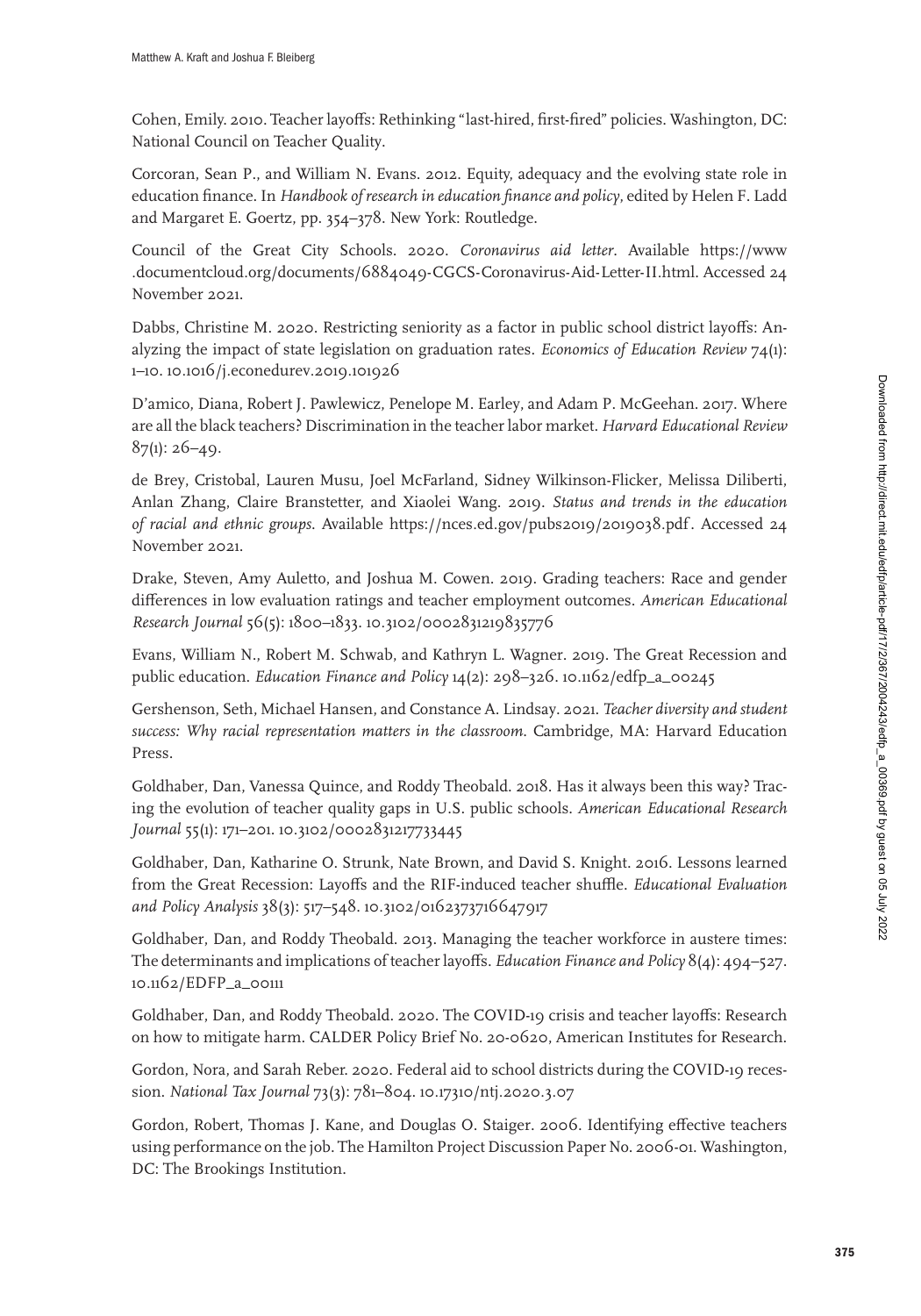<span id="page-9-1"></span>Gould, Elise. 2020. *Public education job losses in April are already greater than in all of the Great Recession*. Available https://www.epi.org/blog/public-education-job-losses-in-april-are-already [-greater-than-in-all-of-the-great-recession/. Accessed 24 November 2021.](https://www.epi.org/blog/public-education-job-losses-in-april-are-already-greater-than-in-all-of-the-great-recession/)

<span id="page-9-6"></span>Greene, Jay P., Heidi H. Erickson, Angela R. Watson, and Molly I. Beck. 2018. The play's the thing: Experimentally examining the social and cognitive effects of school field trips to live theater performances. *Educational Researcher* 47(4): 246–254. 10.[3102/0013189X18761034](https://doi.org/10.3102/0013189X18761034)

<span id="page-9-3"></span>Griffith, Michael. 2020. *The impact of the COVID-19 recession on teaching positions*. Available https://learningpolicyinstitute.[org/blog/impact-covid-19-recession-teaching-positions.](https://learningpolicyinstitute.org/blog/impact-covid-19-recession-teaching-positions) Accessed 24 November 2021.

<span id="page-9-14"></span>Ingle, W. Kyle, Chris Willis, and Ann Herd. 2017. Defining "comparable": An analysis of reduction [in force provisions in Ohio school districts.](https://doi.org/10.1177/105268461702700103) *Journal of School Leadership* 27(1): 68–93. 10.1177/ 105268461702700103

<span id="page-9-0"></span>Jackson, C. Kirabo, Cora Wigger, and Heyu Xiong. 2021. Do school spending cuts matter? Evidence from the Great Recession. *American Economic Journal: Economic Policy* 13(2): 304–335. 10.1257/pol.[20180674](https://doi.org/10.1257/pol.20180674)

<span id="page-9-13"></span>Johnson, Susan Moore, Matthew A. Kraft, and John P. Papay. 2012. How context matters in high-need schools: The effects of teachers' working conditions on their professional satisfaction and their students' achievement. *Teachers College Record* 114(10): 1–39. 10.[1177/016146811211401004,](https://doi.org/10.1177/016146811211401004) PubMed: [24013958](https://www.ncbi.nlm.nih.gov/pubmed/24013958)

<span id="page-9-5"></span>Kisida, Brian, Daniel H. Bowen, and Jay P. Greene. 2016. Measuring critical thinking: Results from an art museum field trip experiment. *Journal of Research on Educational Effectiveness* 9(suppl 1): 171–187. 10.[1080/19345747](https://doi.org/10.1080/19345747.2015.1086915).2015.1086915

<span id="page-9-9"></span>Knight, David S. 2017. Are high-poverty school districts disproportionately impacted by state funding cuts? School finance equity following the Great Recession. *Journal of Education Finance* 43(2): 169–194.

<span id="page-9-10"></span>Knight, David S., and Katharine O. Strunk. 2016. Who bears the costs of district funding cuts? Reducing inequality in the distribution of teacher layoffs. *Educational Researcher* 45(7): 395–406. 10.[3102/0013189X16670899](https://doi.org/10.3102/0013189X16670899)

<span id="page-9-7"></span>Kraft, Matthew A. 2015. Teacher layoffs, teacher quality, and student achievement: Evidence from a discretionary layoff policy. *Education Finance and Policy* 10(4): 467–507. 10.[1162/EDFP\\_a\\_00171](https://doi.org/10.1162/EDFP_a_00171)

<span id="page-9-12"></span>Levin, Jessica, Jennifer Mulhern, and Joan Schunck. 2005. *Unintended consequences: The case [for reforming the staffing rules in urban teachers union contracts](https://tntp.org/assets/documents/UnintendedConsequences.pdf)*. Available https://tntp.org/assets/ documents/UnintendedConsequences.pdf . Accessed 29 November 2021.

<span id="page-9-2"></span>McNichol, Elizabeth, and Michael Leachman. 2020. *States continue to face large shortfalls due to COVID-19 effects*. Available https://www.cbpp.org/research/state-budget-and-tax/ [states-continue-to-face-large-shortfalls-due-to-covid-19-effects. Accessed 24 November 2021.](https://www.cbpp.org/research/state-budget-and-tax/states-continue-to-face-large-shortfalls-due-to-covid-19-effects)

<span id="page-9-8"></span>Papay, John P., and Matthew A. Kraft. 2015. Productivity returns to experience in the teacher labor market: Methodological challenges and new evidence on long-term career improvement. *Journal of Public Economics* 130(1): 105–119. 10.1016/j.[jpubeco](https://doi.org/10.1016/j.jpubeco.2015.02.008).2015.02.008

<span id="page-9-11"></span>Peske, Heather G., and Kati Haycock. 2006. Teaching inequality: How poor and minority students are shortchanged on teacher quality. Washington, DC: Education Trust.

<span id="page-9-4"></span>Rivkin, Steven G., Eric A. Hanushek, and John F. Kain. 2005. Teachers, schools, and academic achievement. *Econometrica* 73(2): 417–458. 10.1111/j.[1468-0262](https://doi.org/10.1111/j.1468-0262.2005.00584.x).2005.00584.x